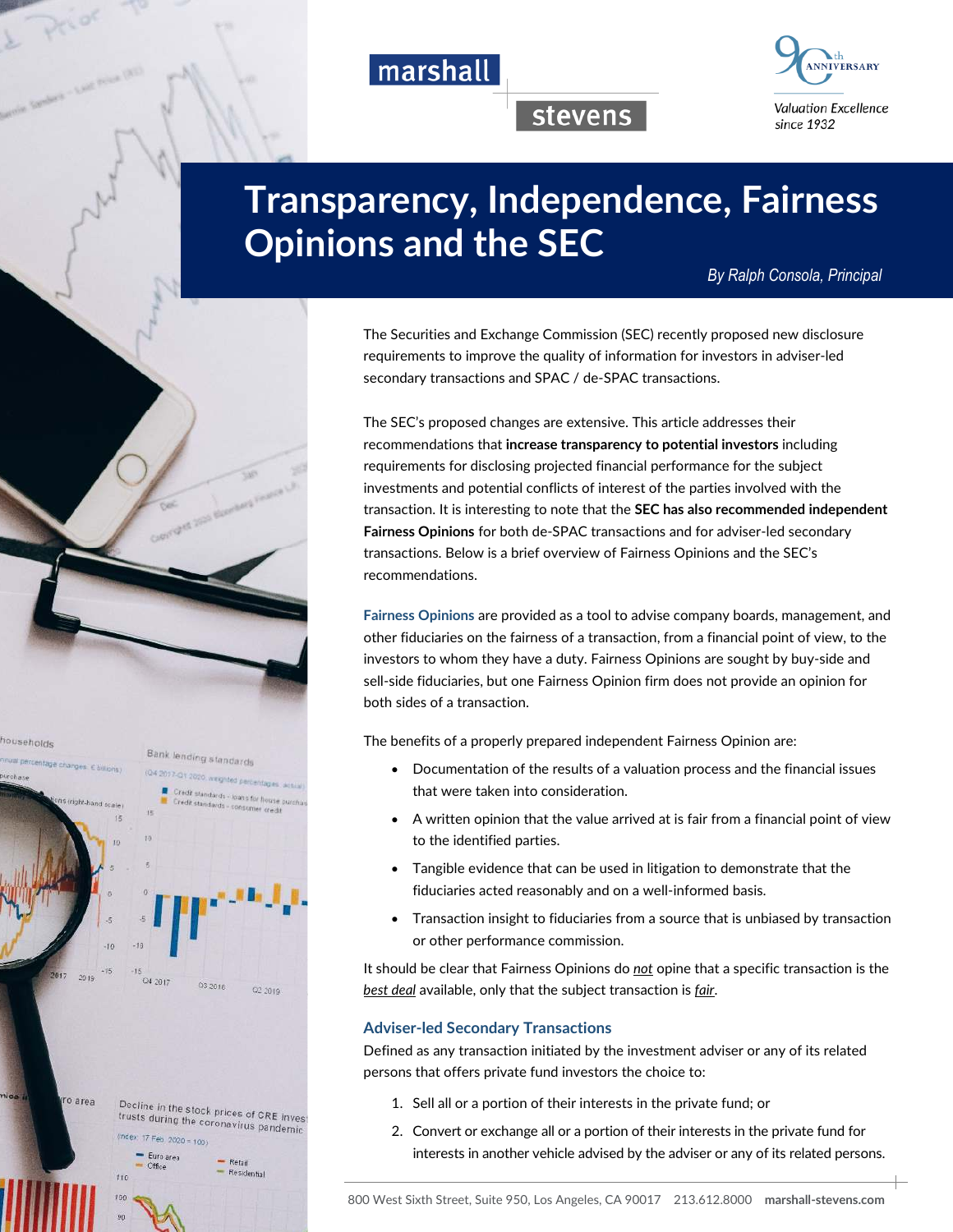

## marshall

## stevens

On February 9, the SEC proposed changes to the Investment Advisers Act of 1940 ("Advisers Act"). One of the new rules proposed is requiring an **independent Fairness Opinion** for adviser-led secondary transactions.

*Private Fund Advisers; Documentation of Registered Investment Adviser Compliance Reviews*, SEC, February 9, 2022, Page 122 (www.sec.gov/rules/proposed/2022/ia-5955.pdf):

*"The proposed adviser-led secondaries rule would prohibit an adviser from completing an adviser-led secondary transaction with respect to any private fund, unless the adviser distributes to investors in the private fund, prior to the closing of the transaction, a fairness opinion from an independent opinion provider …"* 

Page 125 goes on to further define **independent opinion provider**:

*"To mitigate the potential influence of the adviser's conflict of interest further, the rule would require these opinions to be issued only by an 'independent opinion provider,' which is one that (i) provides fairness opinions in the ordinary course of its business and (ii) is not a related person of the adviser..."* 

#### **SPAC / de-SPAC Transactions**

A **Special Purpose Acquisition Company** ("SPACs") is a company organized and capitalized in support of a plan to acquire a privately-held operating company(ies). The SPAC is taken public through an IPO transaction, but it does not have revenue generating operations until it merges with a business enterprise through a de-SPAC transaction. SPACs are oftentimes referred to as "shell companies" or "blank check companies" because they don't have revenue generating activity when founded. While SPACs have been around for years, they gained great popularity recently, starting in 2019, and began receiving public scrutiny from the SEC in 2021.

Quoting directly from the SEC's *Special Purpose Acquisition Companies, Shell Companies, and Projections*, March 30, 2022, Page 18 (www.sec.gov/rules/proposed/2022/33-11048.pdf)

*"…we (SEC) are proposing to, among other things:* 

- *Require additional disclosures about the sponsor of the SPAC, potential conflicts of interest, and dilution;*
- *Require additional disclosures on de-SPAC transactions, including a requirement that the SPAC state (1) whether it reasonably believes that the de-SPAC transaction and any related financing transaction are fair or unfair to investors, and (2) whether it has received any outside report, opinion, or appraisal relating to the fairness of the transaction; and*
- *Require certain disclosures on the prospectus cover page and in the prospectus summary of registration statements filed in connection with SPAC initial public offerings and de-SPAC transactions"*